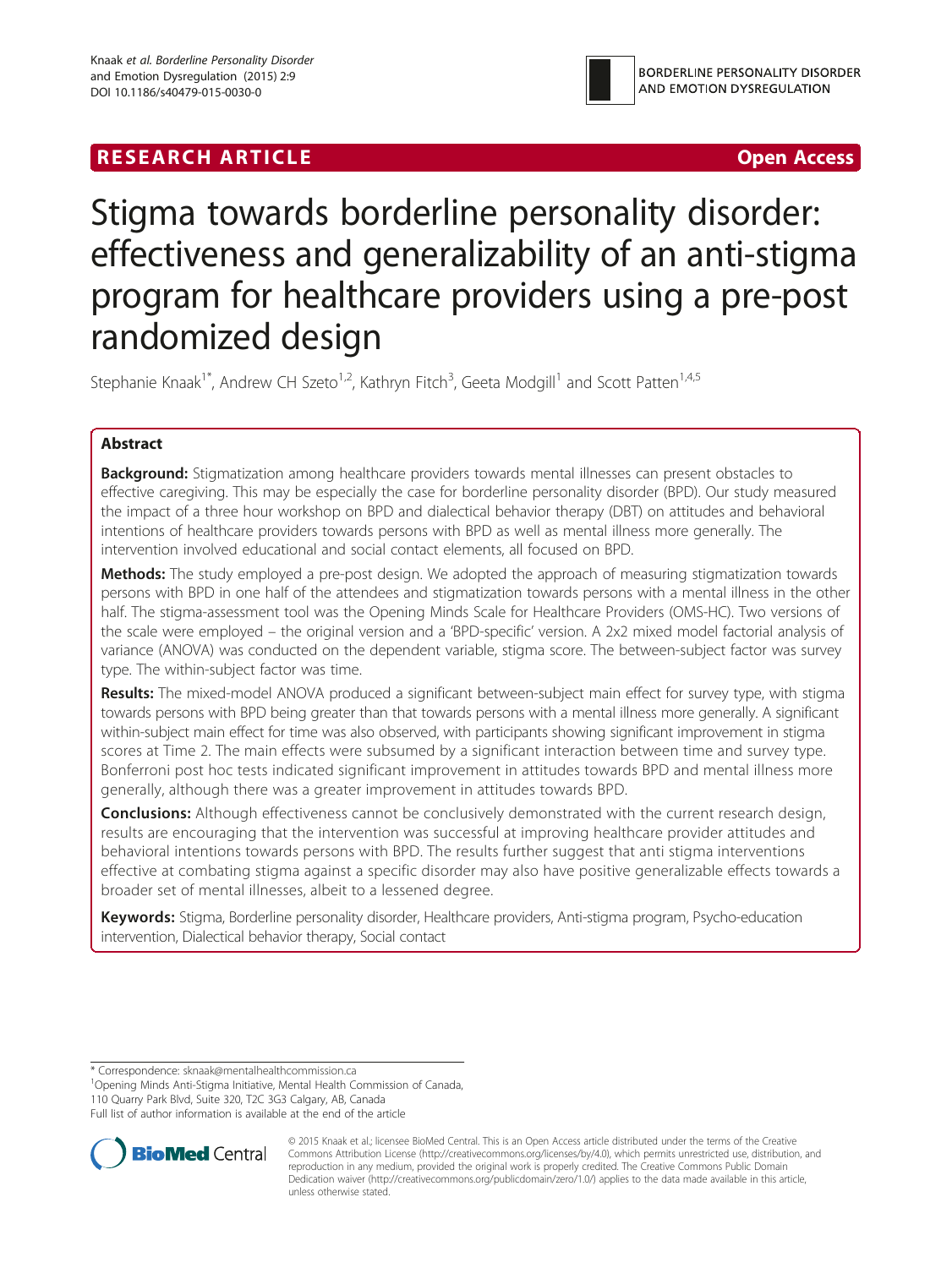## Background

Stigmatization among healthcare providers towards persons with a mental illness is believed to present obstacles to effective caregiving [\[1](#page-6-0)-[4\]](#page-6-0). This may be especially the case for persons with borderline personality disorder (BPD), where it has been suggested that negative reactions can lead to counter-therapeutic conditions including premature termination of treatment, rationalization of treatment failures, a lower likelihood of forming an effective treatment alliance with patients, emotional and social distancing, difficulty empathizing, a lack of belief in recovery, and perceptions of patients as powerful, unrelenting, dangerous, manipulative and more in control of their behaviors than other patients [[1,5](#page-6-0)-[9\]](#page-6-0).

Research has found that clinicians commonly report experiencing anger, frustration, inadequacy, and feelings of being challenged in response to patients with BPD [[10,11\]](#page-6-0). Also, when comparing BPD to other highly stigmatized disorders such as schizophrenia and affective disorder for example, attitudes and behaviors towards BPD have tended to be more negative [\[5,6,8](#page-6-0)]. It has thus been argued that there is considerable need for education and training aimed at improving healthcare providers' attitudes, as well as their ability to interact effectively with patients with BPD [[12](#page-6-0)[-14\]](#page-7-0).

There is some research on psycho-education as an effective intervention for BPD with patients and family members [\[15-19](#page-7-0)]. There is also some research suggesting psycho-education can improve clinician attitudes [[12](#page-6-0)-[14](#page-7-0)]. Our study sought to contribute to this literature by examining the extent to which a three hour workshop on BPD and dialectical behavior therapy (DBT) was effective at improving attitudes and behavioral intentions of healthcare providers towards patients with BPD. Our study design also offered the opportunity to examine spillover effects of the intervention; namely, the impact of this disorderspecific intervention on attitudes towards persons with a mental illness more generally.

The program was developed by Dr. Kathy Fitch, MD, FRCPC, a specialist in DBT and a general adult inpatient psychiatrist in Calgary, Canada. The program was delivered at a Calgary hospital on November 21, 2012 by Dr. Fitch and three co-presenters to a group of 230 healthcare providers, as part of an education series targeting front-line community and outreach service providers as well as hospital-based providers. Workshop attendees were eligible to receive continuing medical education credits for their participation. Participants registered for the workshop ahead of time. Table [1](#page-2-0) provides demographic information about program attendees.

The program's objective was to improve healthcare providers' attitudes and behavioral intentions towards persons with BPD through a combination of education and skills training, as well as social contact. The workshop contained a number of ingredients shown to be effective for improving attitudes among healthcare providers towards persons with mental illnesses [[20](#page-7-0)], including an educational/skills training component designed to improve healthcare providers' abilities to effectively interact with and help patients, education to correct common misperceptions, social contact in the form of a live personal testimony from a person with lived experience of BPD, an emphasis on and demonstration of recovery (including a case study which exemplified recovery and achievement), and an enthusiastic facilitator who set the tone and modeled person-first (as opposed to disorder-first) language and behavior.

Our interest in understanding the impact of this intervention on attitudes and behavioral intentions towards both persons with BPD *and* persons with a mental illness arose from larger questions about the possible generalizability [\[21,22](#page-7-0)] or 'spillover effects' of disorderspecific interventions. We were interested in informing the question about whether a generalist or specialist approach is the better strategy for anti-stigma programming [\[23,24](#page-7-0)], especially for disorders characterized by high levels of stigmatization. For example, if a targeted (i.e., diagnosisspecific) intervention is effective at reducing stigma towards the specific disorder and its generalizability to other disorders and/or to mental illness more generally is neutral or positive, the relevance and value of developing and delivering such programming may be increased. However, if spillover effects are negative, a determination of program success becomes decidedly more complex.

## **Methods**

Our interest was to examine the extent to which the intervention led to a change in perceptions towards persons with BPD, as well as towards persons with a mental illness more generally. The study employed a pre-post design. We adopted the approach of measuring stigmatization towards persons with BPD in one half of the attendees and stigmatization towards persons with a mental illness in general in the other half. The stigma-assessment tool used was the Opening Minds Scale for Healthcare Providers (OMS-HC) [[25,26\]](#page-7-0), a validated scale that measures health care providers' attitudes and behavioral intentions towards mental illness and persons with a mental illness. To complete the scale, respondents are asked the extent to which they agree or disagree with a series of items on a 5-point scale: strongly agree (1), agree (2), neither agree nor disagree (3), disagree (4), or strongly disagree (5). To create a total scale score for the OMS-HC, all 15 items are summed for each participant with appropriate items reverse scored. Total scores can range from 15 to 75, with lower scores indicating less stigma.

The scale also captures three main dimensions of stigma: negative attitudes, willingness to disclose/seek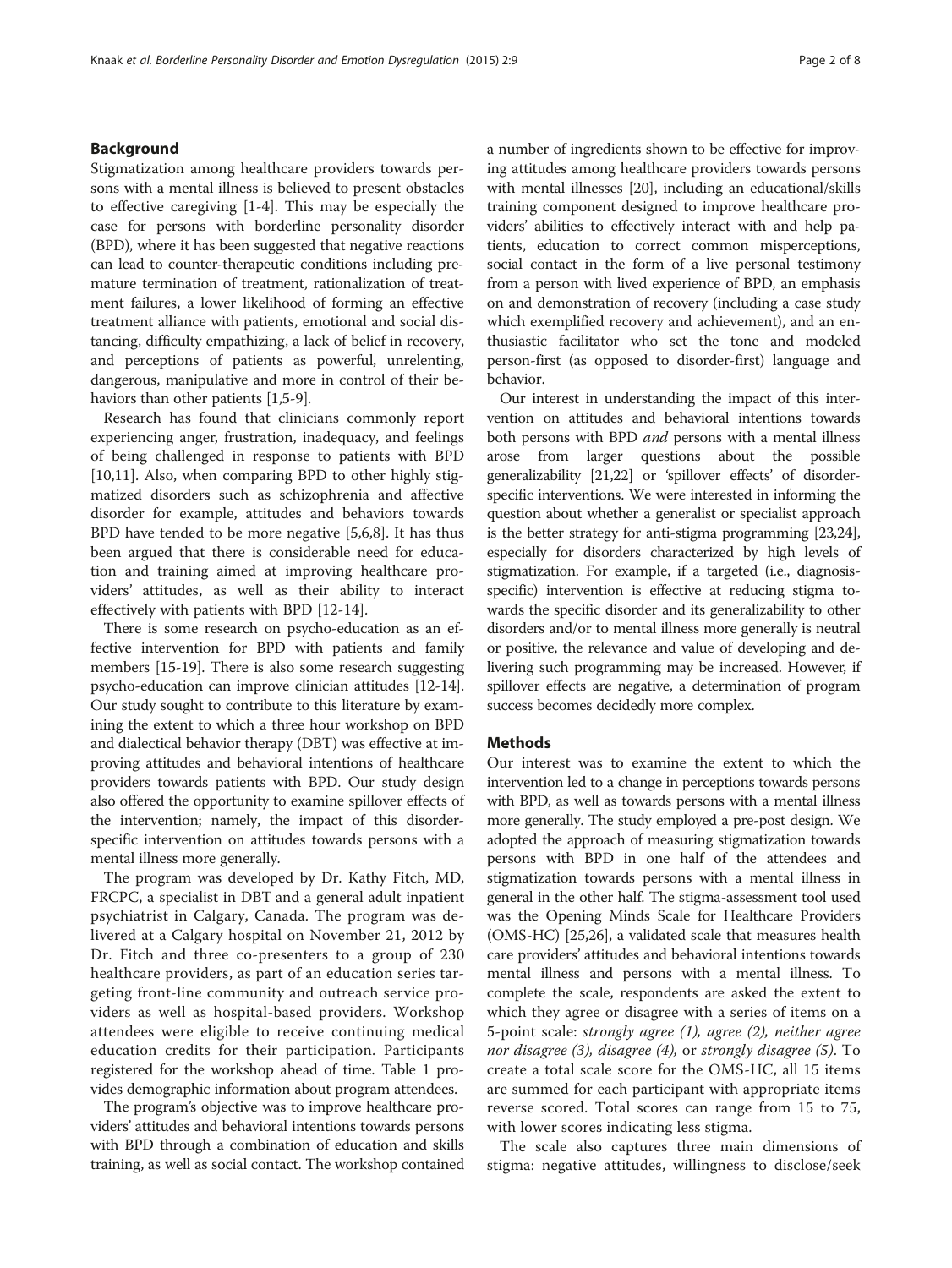|                                               | Original OMS-HC | <b>BPD-specific OMS-HC</b> | All participants |
|-----------------------------------------------|-----------------|----------------------------|------------------|
|                                               | $(n = 94)$      | $(n = 93)$                 | $(n = 187)$      |
| Gender                                        |                 |                            |                  |
| Male                                          | 15 (16.0%)      | 13 (14.0%)                 | 28 (15.0%)       |
| Female                                        | 79 (84.0%)      | 80 (86.0%)                 | 159 (85.0%)      |
| Age (mean)                                    | 39.0 yrs        | 39.2 yrs                   | 39.1 yrs         |
| Occupation                                    |                 |                            |                  |
| Social worker                                 | 33 (35.1%)      | 40 (43.0%)                 | 73 (39.0%)       |
| Nurse                                         | 13 (13.8%)      | 14 (15.1%)                 | 27 (14.4%)       |
| Counselor                                     | 14 (14.9%)      | 8 (8.6%)                   | 22 (11.8%)       |
| Occupational therapist                        | 8 (8.5%)        | 11 (11.8%)                 | 19 (10.2%)       |
| Psychologist/psychiatrist                     | 11 (11.7%)      | $4(4.4\%)$                 | 15 (8.0%)        |
| Student                                       | 6 (6.4%)        | $3(3.2\%)$                 | $9(4.8\%)$       |
| Director/manager                              | 5 (5.3%)        | 3(3.3%)                    | 8 (4.2%)         |
| Other                                         | $3(3.2\%)$      | 8 (8.6%)                   | 11 (5.9%)        |
| Years in practice (mean)                      | 12.7 yrs        | 11.7 yrs                   | 12.2 yrs         |
| Ever been treated for a mental illness?       |                 |                            |                  |
| No                                            | 64 (68.1%)      | 67 (72.0%)                 | 131 (70.1%)      |
| Yes                                           | 30 (31.9%)      | 26 (28.0%)                 | 56 (29.9%)       |
| Ever been treated for BPD?                    |                 |                            |                  |
| No                                            | 90 (95.7%)      | 92 (98.9%)                 | 182 (97.3)%      |
| Yes                                           | 4 (4.3%)        | $1(1.1\%)$                 | 5(2.7%)          |
| Ever treated a person with a mental illness?  |                 |                            |                  |
| No                                            | 13 (14.0%)      | 20 (21.5%)                 | 33 (17.7%)       |
| Yes                                           | 80 (86.0%)      | 73 (78.5%)                 | 153 (82.3%)      |
| Specialize in working with patients with BPD? |                 |                            |                  |
| No                                            | 80 (85.1%)      | 79 (85.9%)                 | 159 (85.5%)      |
| Yes                                           | 14 (14.9%)      | 13 (14.1%)                 | 27 (14.5%)       |

<span id="page-2-0"></span>Table 1 Participant demographic information: all participants and by scale type

help, and preference for social distance [\[26](#page-7-0)]. An example of an item from the 'negative attitudes' subscale is the statement, "I am more comfortable helping a person with has a physical illness than I am helping a person who has a mental illness." An example of an item from the 'willingness to disclose' subscale is the statement, "If I had a mental illness, I would tell my friends." An example from the 'preference for social distance subscale' is the statement, "If a colleague with whom I worked told me they had a managed mental illness, I would be just as willing to work with him/her."

Because the intention was to measure the program's impact on stigmatizing attitudes against persons with a mental illness as well as BPD, two versions of the scale were employed and randomly given to participants – the original version and a 'BPD-specific' version. The 'BPDspecific' version replaced each instance of the phrase 'mental illness' (which occurs in each item on the scale) with the term 'borderline personality disorder'. For

example, the statement, 'If a colleague with whom I work told me they had a mental illness, I would be just as willing to work with him/her' was changed to, 'If a colleague with whom I work told me they had borderline personality disorder, I would be just as willing to work with him/her.' Demographic information, including gender, age, occupation, average years in practice, and previous experience with mental illness and BPD was also collected. Ethics approval was granted by the Conjoint Health Research Ethics Board at the University of Calgary.

An assumption invoked with the study design is that the modified scale measured stigma against BPD whereas the original version of the scale measured mental illness in general. Cronbach's alphas for both versions of the scale were calculated. Alphas for the original OMS-HC scale were .73 at pre-test and .81 at post-test. For the BPDspecific version alphas were .79 at pre-test and .80 at posttest, indicating an acceptable level of internal consistency for both versions of the scale at both time points.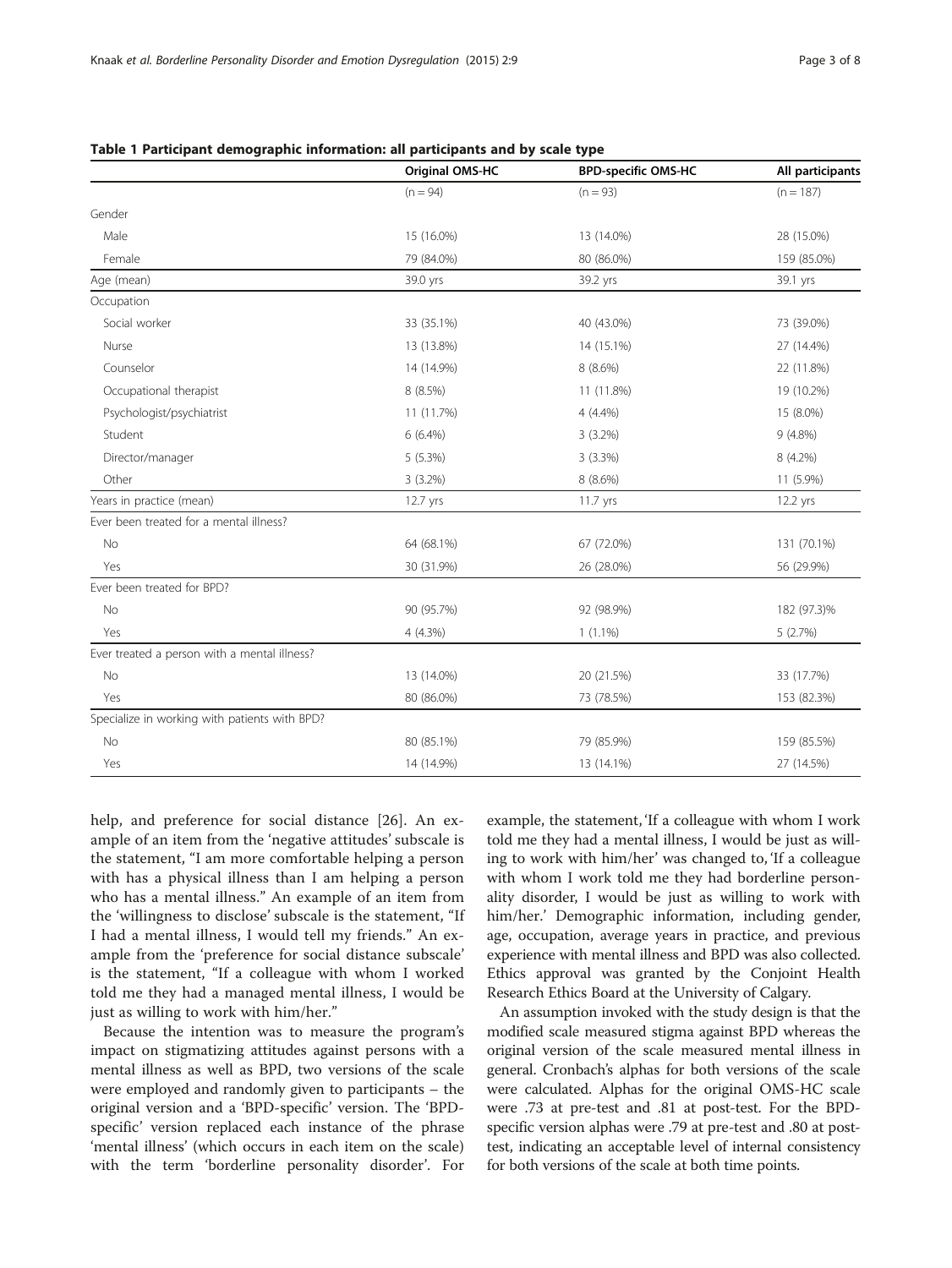The main outcome measures were the total overall and subscale OMS-HC scores at pre and post time points. Respondents with more than three missing items were dropped from the analysis. Missing items were filled with each respondent's mean item value. Examination of a histogram and QQ plot confirmed that scores were distributed normally. To assess the overall effectiveness of the presentation on stigma towards persons with a mental illness and towards persons with BPD, a 2×2 mixed model factorial analysis of variance (ANOVA) was conducted on the dependent variable, stigma score. The between-subject factor was survey type (OMS-HC versus 'BPD-specific' OMS-HC) and the within-subject factor was time (pre intervention versus post intervention). Data were analyzed using PASW 18 [\[27\]](#page-7-0).

# Results

Of the 230 participants registered for the session, 191 pre and post surveys were completed (94 paired OMS-HC surveys; 97 paired 'BPD-specific' surveys), representing a response rate of 83%. Participant demographics by survey type showed a high degree of similarity between the two sub-samples, suggesting the randomization process worked as designed (Table [1\)](#page-2-0).

The mixed-model ANOVA produced a significant between-subject main effect for survey type (comparing stigma scores for persons with borderline personality

disorder against stigma scores towards persons with a mental illness),  $F(1,189) = 39.63$ ,  $p < .001$ ,  $\eta_{\text{partial}}^2 = .173$ , with stigma towards persons with borderline personality disorder  $(M = 35.20, SE = .61)$  being greater than that towards persons with a mental illness  $(M = 29.81,$ SE = .60). The ANOVA also produced a significant within-subject main effect for time,  $F(1,189) = 72.46$ ,  $p < .001$ ,  $\eta_{\text{partial}}^2 = .277$ , with participants showing significant improvement in stigma scores at Time 2 (post intervention  $M = 31.05$ ,  $SE = .46$ ; pre intervention  $M =$ 33.96,  $SE = .47$ ). The main effects were, however, subsumed by a significant interaction between time and survey type,  $F(1,189) = 28.71$ ,  $p < .001$   $\eta_{\text{partial}}^2 = .132$ .

Bonferroni post hoc tests indicated participants had greater reduction in stigmatizing attitudes towards persons with borderline personality disorder than they did towards persons with a mental illness more generally, although stigma towards both mental illness and BPD were significantly reduced (pre intervention BPD score,  $M = 37.56$ ,  $SE = .66$ ; post intervention BPD score,  $M =$ 32.83, SE = .65,  $p < .001$ ; pre intervention mental illness score, M = 30.35, SE = .65; post intervention mental illness score,  $M = 29.28$ ,  $SE = .64$ ,  $p = .026$ ). These results are illustrated in Figure 1.

Results for the three subscales replicated the results of the full scale (Table [2](#page-4-0)). Similarly, post hoc tests showed greater improvements towards persons with BPD than

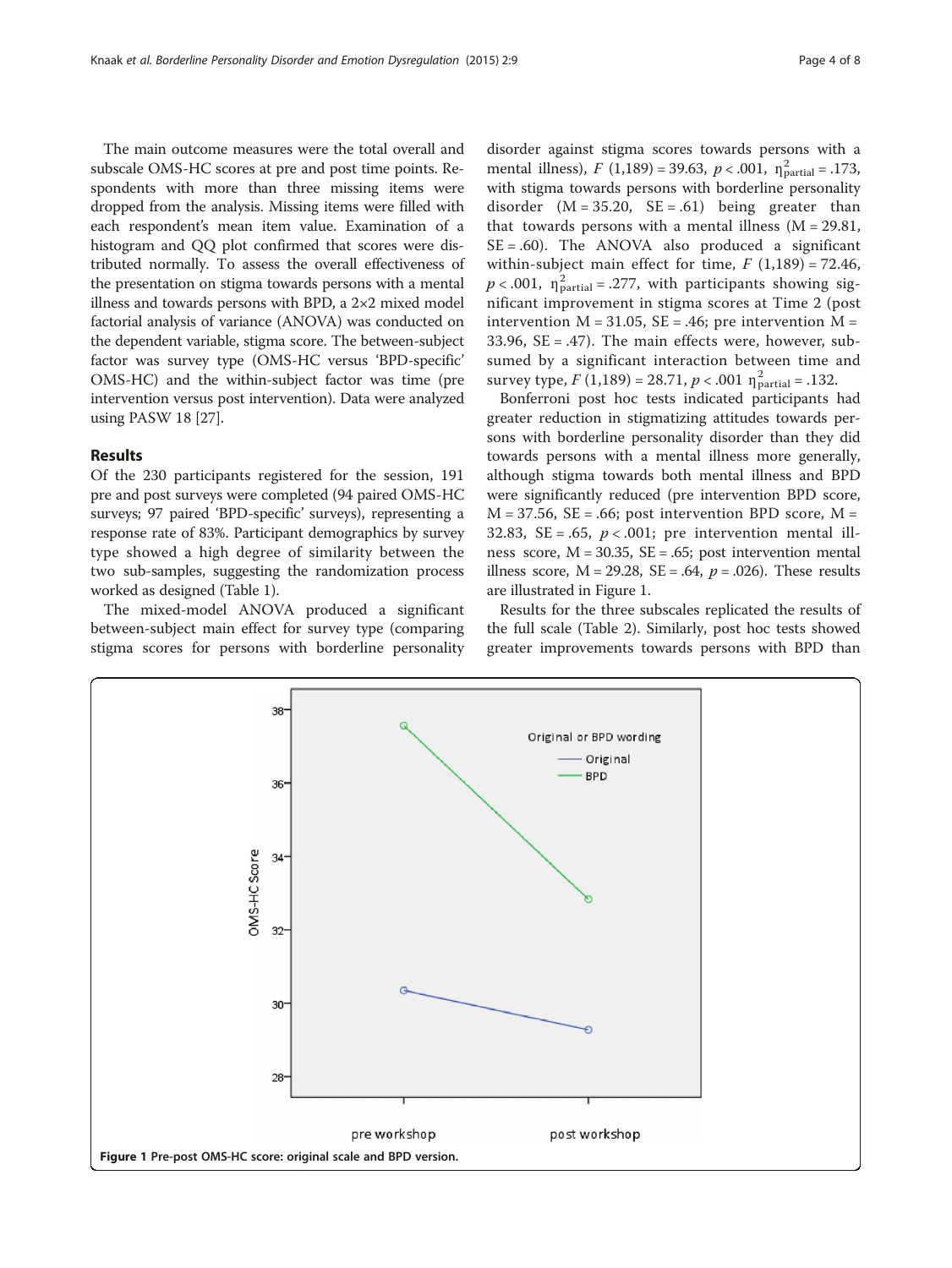<span id="page-4-0"></span>Table 2 Mixed model ANOVA results for OMS-HC subscales: time and survey type

|                                  | Time                                     |                                                                    | Survey type                                    |                                                                     | Time* survey interaction                                           |                                                                      |
|----------------------------------|------------------------------------------|--------------------------------------------------------------------|------------------------------------------------|---------------------------------------------------------------------|--------------------------------------------------------------------|----------------------------------------------------------------------|
|                                  | Mean (SE)                                | Assessment of<br>significance                                      | Mean (SE)                                      | Assessment of<br>significance                                       | Mean difference (SE)                                               | Assessment of<br>significance                                        |
| Attitudes towards mental illness | $T1 = 10.53$ (.20)<br>$T2 = 9.51$ (.19)  | $F(1,189) = 39.83$<br>$\eta_{\text{partial}}^2 = .174$<br>p < .001 | Original = $8.91$ (.25)<br>$BPD = 11.14(.25)$  | $F(1,189) = 40.32$<br>$\eta_{\text{partial}}^2 = .176$<br>p < .001  | T1 Orig. vs. $BPD = 2.98$ (.40)<br>T2 Orig. vs. $BPD = 1.48$ (.37) | $F(1,189) = 21.96$<br>$\eta_{\text{partial}}^2 = .104$<br>p < .001   |
| Disclosure/help-seeking          | $T1 = 10.84$ (.19)<br>$T2 = 10.15$ (.19) | $F(1,188) = 19.47$<br>$\eta^2_{\text{partial}} = .094$<br>p < .001 | Original = $9.77$ (.24)<br>$BPD = 11.22$ (.25) | $F(1,189) = 17.84$<br>$\eta_{\text{partial}}^2 = .087$<br>p < .001  | T1 Orig. vs. $BPD = 1.94$ (.38)<br>T2 Orig. vs. BPD =0.97 (.38)    | $F(1,188) = 9.83$<br>$\eta^2_{\text{partial}} = .050$<br>$p = .002$  |
| Preference for social distance   | $T1 = 11.26$ (.17)<br>$T2 = 10.38$ (.15) | $F(1.189) = 34.32$<br>$\eta_{\text{partial}}^2 = .154$<br>p < .001 | Original = $9.35$ (.20)<br>$BPD = 12.29$ (.20) | $F(1,189) = 112.53$<br>$\eta_{\text{partial}}^2 = .373$<br>p < .001 | T1 Orig. vs. $BPD = 3.26$ (.33)<br>T2 Orig. vs. $BPD = 2.63$ (.30) | $F(1.189) = 4.44$<br>$\eta_{\text{partial}}^2 = .023$<br>$p = 0.036$ |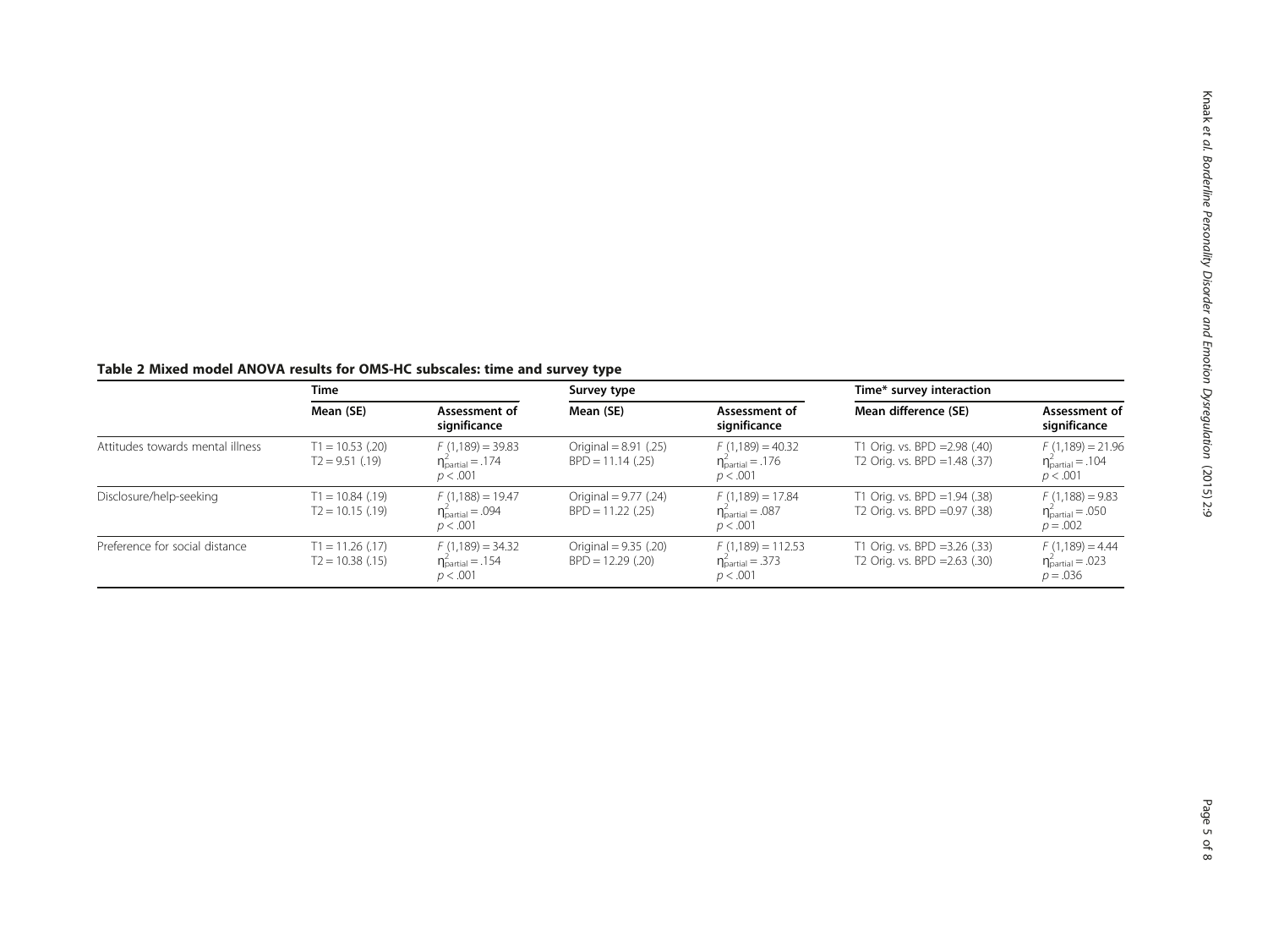towards persons with a mental illness more generally on all three subscales (Table 3). While significant improvements were observed on all three factors for the BPDversion of the scale, only preference for social distance showed a significant improvement from pre to post workshop on the original scale (Table 3).

In an exploratory analysis we examined gender, previous experience with a mental illness, and specialty in treating patients with BPD as potential moderators of the intervention's effects. No significant interactions were found, although lower baseline scores were observed among women (both versions of the scale), healthcare providers who had previously been diagnosed with a mental illness (original OMS-HC only), and healthcare providers who specialized in treating patients with BPD (both versions of the scale).

# **Discussion**

Results showed stigma towards persons with BPD was significantly higher than that against persons with a mental illness more generally. Scores on the BPDspecific scale remained high, higher even than the baseline scores for mental illness more generally, even after the intervention. This is consistent with previous research on the stigma associated with persons with BPD. Our results provide additional evidence that BPD is a highly stigmatized disorder amongst healthcare providers, and lends support to the argument that there is considerable need for anti-stigma programming targeting this disorder. These findings also add further support to literature showing that stigma differs by diagnostic group [\[28,29](#page-7-0)]. In keeping with this, it is worth noting that the pre and post ratings seen with the modified scale were higher than any ratings previously observed in evaluations using the original form of the OMS-HC scale, while the ratings observed in this study using the original version of the scale were comparable to those observed in other evaluations [[30,31](#page-7-0)].

Results suggest that the targeted intervention was successful at improving healthcare provider attitudes towards persons with BPD and a mental illness more generally, although the improvement in attitudes towards persons with a mental illness was considerably smaller than that towards persons with BPD. There are two likely reasons why the intervention proved to improve attitudes towards BPD to a greater degree than towards mental illness more generally. The first is that that the intervention was specifically designed to address BPD. Secondly, the higher stigma scores observed for BPD may be said to indicate greater severity of stigma compared to that of mental illness more generally. As such, there was more room for participant's scores to improve after the intervention on the BPD measure.

Such results further suggest that attitudes towards a highly stigmatized disorder like BPD can be improved through relatively short interventions, if those interventions are designed and delivered properly [[20\]](#page-7-0). It is also noteworthy that significant reductions in stigma were achieved with only a three hour program, even when the target audience was a group of practicing providers with significant experience of mental illness outside of this workshop. These findings are encouraging from the perspective of stigma reduction, as well as the value of psycho-education more generally as an effective intervention for BPD.

The results further suggest that anti stigma interventions effective at combating stigma against a specific disorder may also have positive generalizable effects towards a broader set of mental illnesses, albeit to a lessened degree. However, it is possible that at least some of the improvement in the group completing the standard scale was due to non-specific effects that would have occurred in the absence of an anti-stigma intervention. A controlled study would be required to assess this possibility. Although more research is required, these are encouraging findings for healthcare organizations looking for ways to combat stigma in the most effective and efficient manner possible.

These results as well as others [\[24,32\]](#page-7-0) suggest that the generalizability of anti-stigma interventions should be a focus of future research. One may speculate, for example, that contact-based interventions that include first person narratives from people with several different disorders may be more generalizable than those that focus on just one. Also, these results raise the possibility that the impact of contact-based education in a particular setting may be greater if information and first-person narratives included in the programs relate to the disorders encountered most often in those settings. Existing evidence suggests that different diagnostic labels are likely to trigger specific sets of beliefs which, in turn can produce distinct emotional and behavioral reactions toward those being labeled [\[33,34](#page-7-0)]. These distinctions may be particularly important for anti-stigma programs that

| Table 3 Pre-post mean score change for OMS-HC subscales: by survey type |  |  |  |
|-------------------------------------------------------------------------|--|--|--|
|-------------------------------------------------------------------------|--|--|--|

|                                  |                            | <b>T1 M (SE)</b>         | <b>T2 M (SE)</b>         | p (Bonferroni) |
|----------------------------------|----------------------------|--------------------------|--------------------------|----------------|
| Attitudes towards mental illness | Original OMS-HC BPD OMS-HC | 9.04 (.28) 12.02 (.29)   | 8.78 (.26) 10.25 (.27)   | .248 < .001    |
| Disclosure/help-seeking          | Original OMS-HC BPD OMS-HC | $9.87$ (.27) 11.81 (.27) | $9.67$ (.27) 10.64 (.27) | .365 < .001    |
| Preference for social distance   | Original OMS-HC BPD OMS-HC | 9.63 (.23) 12.89 (.24)   | $9.07$ (.21) 11.70 (.21) | .008 < .001    |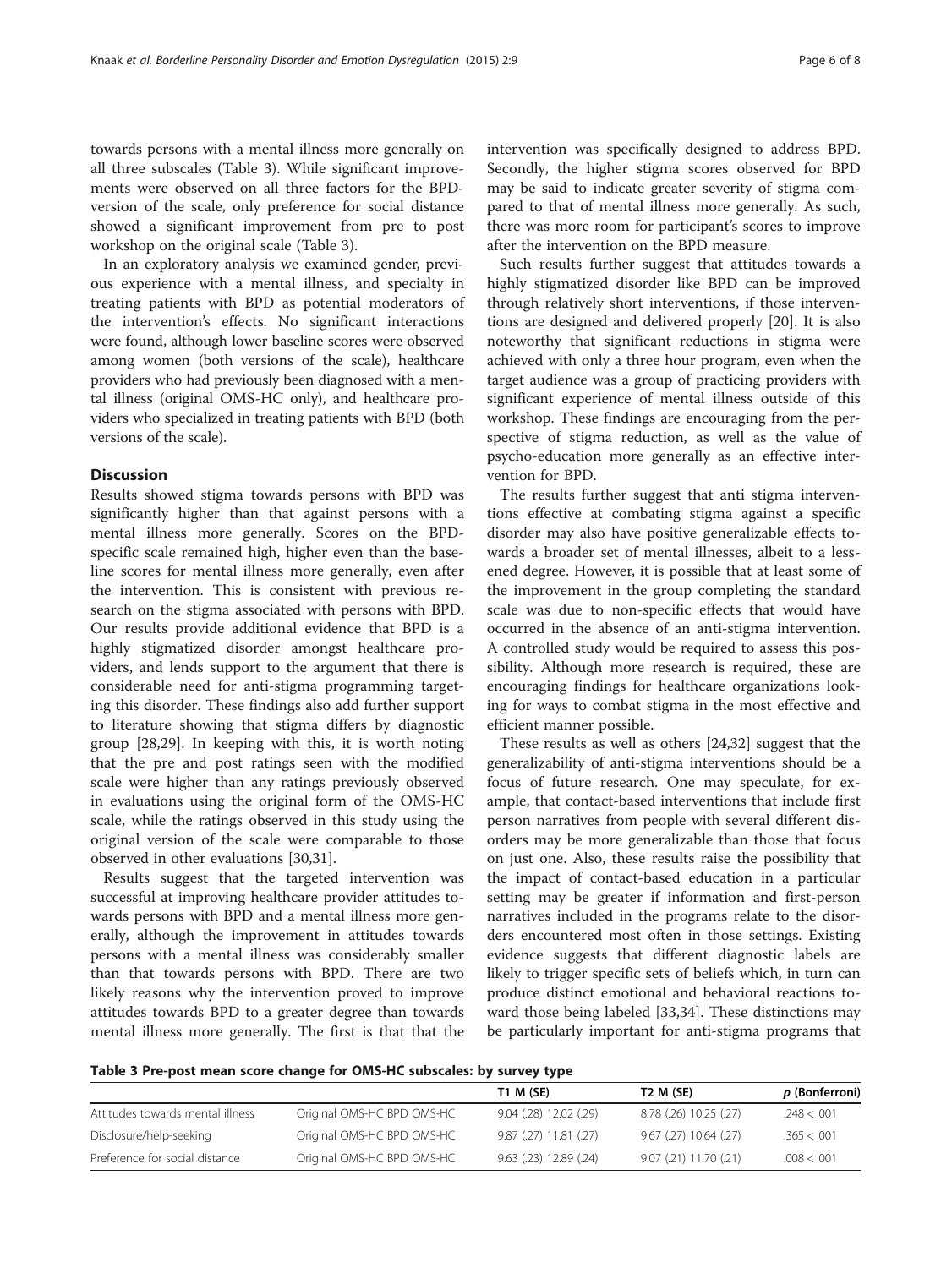<span id="page-6-0"></span>target health professionals, as diagnostic categories may play a larger role in structuring the attitudes and behaviors of health professionals than is the case among members of the general population. Given this, disorder-specific antistigma programs delivered to health care professionals may be more effective at addressing these stigma than a disorder-generic program.

There are limitations to this study. Our study did not include a control group to measure for non-specific effects on the scales. Our study's objective was not so much to determine if the intervention had greater effectiveness than non-specific effects, but more to determine differences between two randomized sets of questionnaire responses measuring two different types of stigma. While future research with a randomized control group is important to determine more conclusively the effectiveness of the intervention, the randomization process undertaken in the current study would have protected against certain effects as social desirability bias. It should also be noted that previous research on the OMS-HC [[25\]](#page-7-0) did not find scores correlating strongly with social desirability.

Secondly, although alpha scores for the modified scale suggested an acceptable level of internal consistency and were similar to those observed for the original scale, the full psychometric performance of the modified scale remains under-examined. The assumption that the modified scale measured BPD is supported by face validity only. Further research on the adaptability of the OMS-HC to measure stigma against persons with particular mental disorders is a fruitful area for future research. Stigma is a complex concept with multiple facets and existing at multiple levels, which cannot be fully captured in a single measure [[35,36\]](#page-7-0). Our study assessed healthcare providers' attitudes and behavioral intentions towards persons with BPD and a mental illness more generally. It is not known how these findings translate into actual behaviors or specific interactions between healthcare providers and their clients with BPD or other mental illnesses.

# Conclusion

Although effectiveness cannot be conclusively demonstrated with the current research design, results are encouraging that the intervention was successful at improving healthcare provider attitudes and behavioral intentions towards persons with BPD. The results further suggest that anti stigma interventions effective at combating stigma against a specific disorder may also have positive generalizable effects towards a broader set of mental illnesses, albeit to a lessened degree.

#### Abbreviations

BPD: Borderline personality disorder; DBT: Dialectical behavioural therapy; OMS-HC: Opening minds scale for healthcare providers.

#### Competing interests

The authors declare that they have no competing interests.

#### Authors' contributions

SK carried out the research and drafted the manuscript. AS performed the statistical analysis and assisted in the preparation of the manuscript. KF participated in the design and coordination of the study and provided guidance on the manuscript draft. GM assisted in the coordination and administration of the study and in drafting the manuscript. SP conceived of the study and provided guidance on the manuscript draft. All authors read and approved the final manuscript.

#### Acknowledgements

This research was made possible through funding from the Mental Health Commission of Canada. The work of the Mental Health Commission of Canada (MHCC) is supported by a grant from Health Canada. The authors would like to thank Dr. Heather Stuart and Dr. Keith Dobson for providing comments on an earlier version of this manuscript. The authors would also like to thank the anonymous reviewers for their helpful comments and suggestions.

#### Author details

<sup>1</sup>Opening Minds Anti-Stigma Initiative, Mental Health Commission of Canada, 110 Quarry Park Blvd, Suite 320, T2C 3G3 Calgary, AB, Canada. <sup>2</sup> Department of Psychology, University of Calgary, 2500 University Dr. NW, T2N 1 N4 Calgary, Alberta, Canada. <sup>3</sup>Department of Psychiatry, University of Calgary, DBT Program & Central Mental Health Clinic and Foothills Medical Centre, Calgary Zone, Alberta Health Services, Calgary, Canada. <sup>4</sup>Department of Community Health Sciences, University of Calgary, 4th Floor TRW Building, 3280 Hospital Drive NW, T2N 4Z6 Calgary, Alberta, Canada. <sup>5</sup>Department of Psychiatry & Mathison Centre for Mental Health Research & Education, University of Calgary, 4th Floor TRW Building, 3280 Hospital Drive NW, T2N 4Z6 Calgary, Alberta, Canada.

### Received: 10 December 2014 Accepted: 2 April 2015 Published online: 05 May 2015

#### References

- 1. Aviram RB, Brodsky BS, Stanley B. Borderline personality disorder, stigma, and treatment implications. Harv Rev Psychiatry. 2006;14:249–56.
- 2. Lauber C, Nordt C, Braunschweig C, Rössler W. Do mental health professionals stigmatize their patients? Acta Psychiatr Scand. 2006;113 Suppl 429:51–9.
- 3. Schulze B. Stigma and mental health professionals: A review of the evidence on an intricate relationship. Int Rev Psychiatry. 2007;19:137–55.
- 4. Thornicroft G, Rose D, Kassam A. Discrimination in health care against people with mental illness. Int Rev Psychiatry. 2007;19:113–22.
- 5. Fraser K, Gallop R. Nurses' confirming/disconfirming responses to patients diagnosed with borderline personality disorder. Arch Psychiatr Nurs. 1993;7:336–41.
- 6. Markham D, Trower P. The effects of the psychiatric label "borderline personality disorder" on nursing staff's perceptions and causal attributions for challenging behaviours. Br J Clin Psychol. 2003;42:243–56.
- 7. Markham D. Attitudes towards patients with a diagnosis of "borderline personality disorder" : Social rejection and dangerousness. J Ment Heal. 2003;12:595–612.
- 8. Forsyth A. The effects of diagnosis and non-compliance attributions on therapeutic alliance processes in adult acute psychiatric settings. J Psychiatr Ment Health Nurs. 2007;14:33–40.
- 9. Sansone RA, Sansone LA. Responses of mental health clinicians to patients with borderline personality disorder. Innov Clin Neurosci. 2013;10:39–43.
- 10. Deans C, Meocevic E. Attitudes of registered psychiatric nurses towards patients diagnosed with borderline personality disorder. Contemp Nurse. 2006;21:43–9.
- 11. Commons Treloar AJ. A qualitative investigation of the clinician experience of working with borderline personality disorder. NZ J Psychol. 2009;38:30–4.
- 12. Krawitz R. Borderline personality disorder: attitudinal change following training. Aust N Z J Psychiatry. 2004;38:554–9.
- 13. Commons Treloar AJ. Effectiveness of education programs in changing clinicians' attitudes toward treating borderline personality disorder. Psychiatr Serv. 2009;60:1128–31.